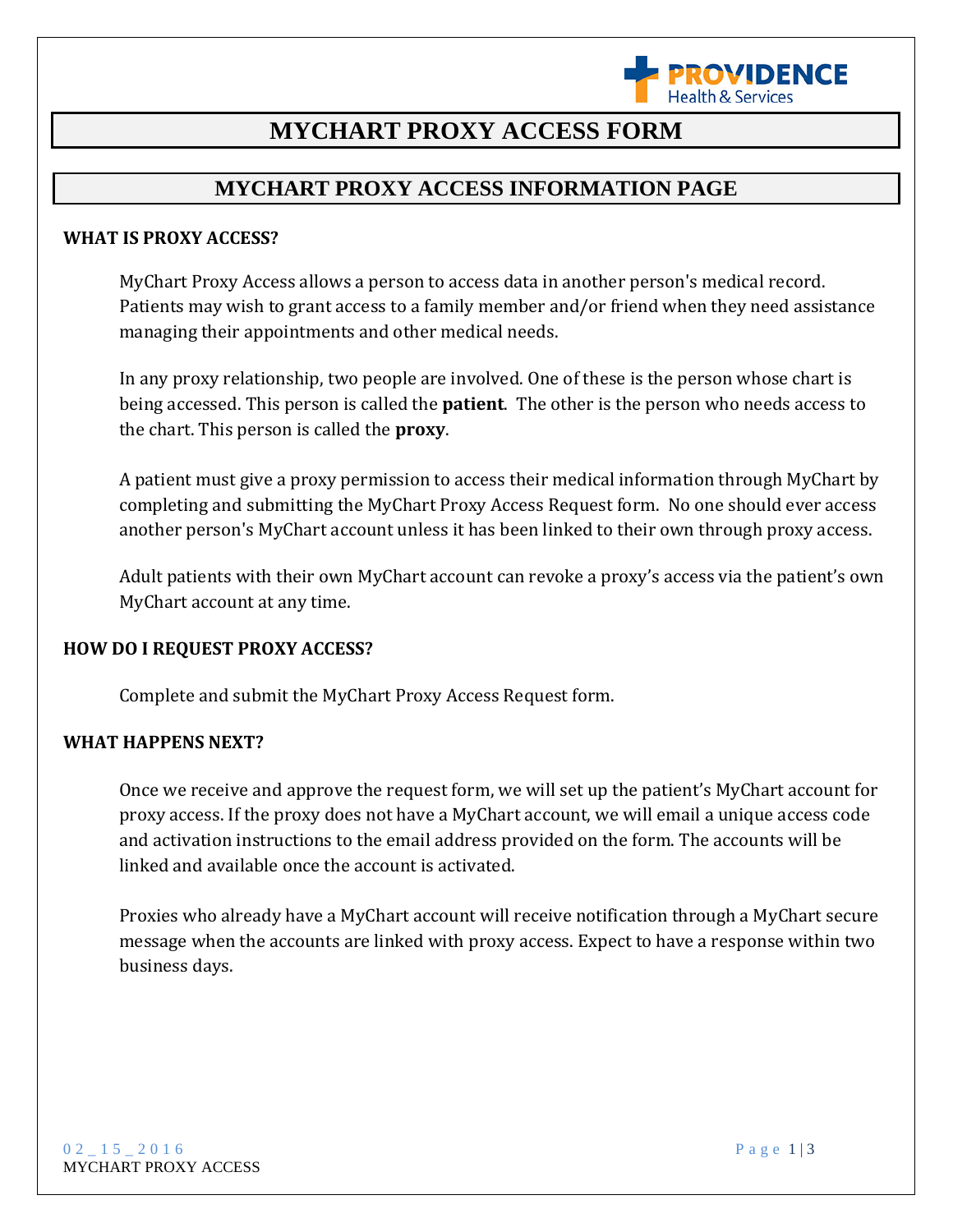

## **MYCHART PROXY ACCESS FORM**

| DATE: $\qquad \qquad$                                                                                                                                                                                                                            |                        |  |  |
|--------------------------------------------------------------------------------------------------------------------------------------------------------------------------------------------------------------------------------------------------|------------------------|--|--|
| PATIENT INFORMATION: (Completion of all sections required - please print clearly)                                                                                                                                                                |                        |  |  |
|                                                                                                                                                                                                                                                  |                        |  |  |
| Date of Birth:<br>Number (Full): 2008 2009 2010 2021 2022 2023 2024 2022 2023 2024 2022 2023 2024 2022 2023 2024 2022 2023 2024 2022 2023 2024 2022 2023 2024 2022 2023 2024 2022 2023 2024 2022 2023 2024 2022 2023 2024 2022 2023 2024 2022 20 | <b>Social Security</b> |  |  |
|                                                                                                                                                                                                                                                  |                        |  |  |
|                                                                                                                                                                                                                                                  |                        |  |  |
|                                                                                                                                                                                                                                                  |                        |  |  |
| <b>PROXY INFORMATION:</b>                                                                                                                                                                                                                        |                        |  |  |
|                                                                                                                                                                                                                                                  |                        |  |  |
| Date of Birth:                                                                                                                                                                                                                                   | <b>Social Security</b> |  |  |
|                                                                                                                                                                                                                                                  |                        |  |  |
|                                                                                                                                                                                                                                                  |                        |  |  |
|                                                                                                                                                                                                                                                  |                        |  |  |

#### **TERMS: FOR PATIENT GRANTING ACCESS TO HIS/HER MEDICAL RECORD:**

- I understand and agree that access to my protected health information within MyChart is subject to the MyChart Terms and Conditions. I understand that failure to comply with the terms and conditions of use for MyChart may result in the termination of MyChart access privileges.
- I understand that for all medical emergencies, I need to immediately dial 911.
- I understand that the medical information included in MyChart may include medical information considered very personal, including information about sexually transmitted and other communicable diseases, drug and alcohol abuse, HIV/AIDS, and mental health services. My health care provider, its employees, officers and physicians are hereby released from any legal